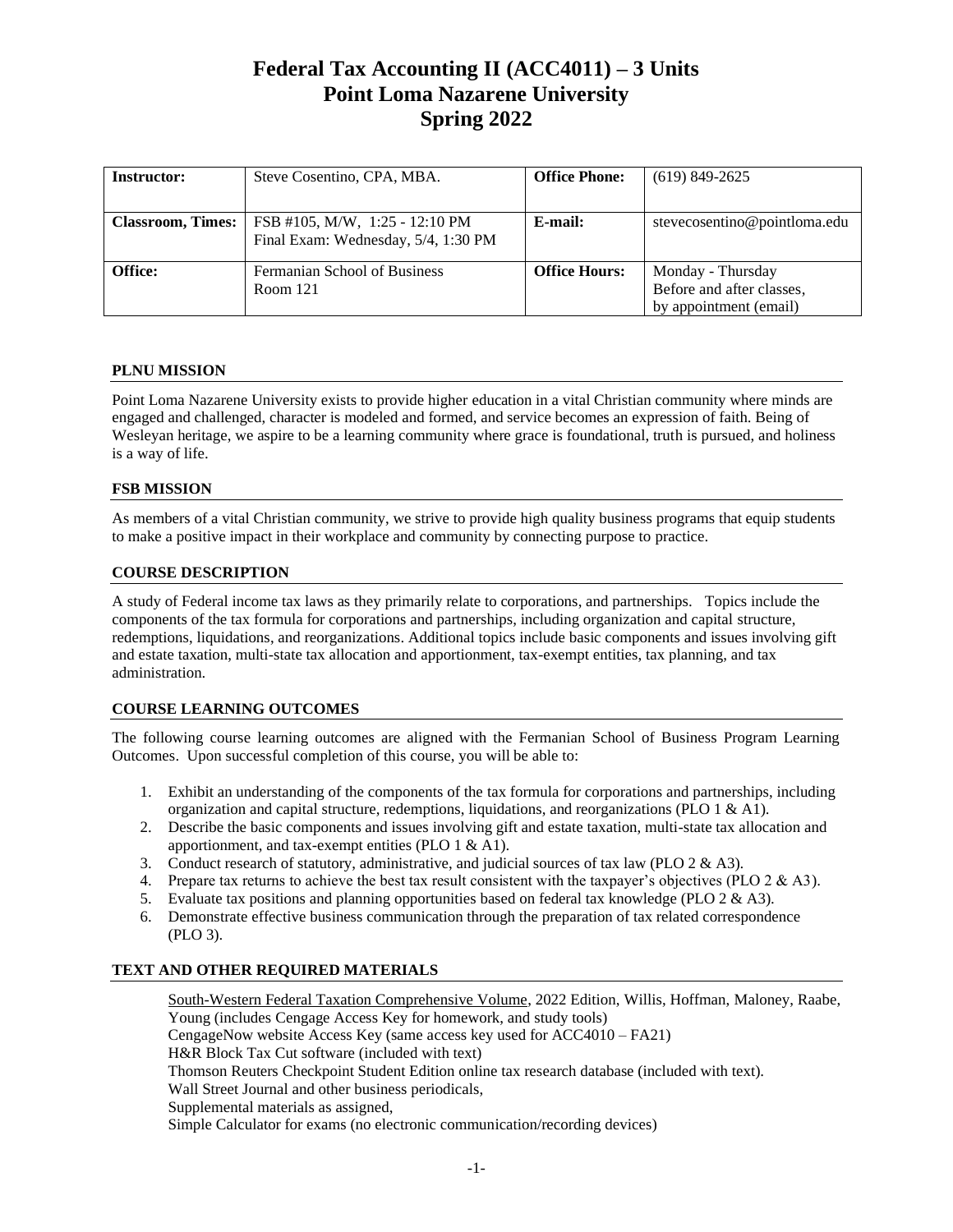The approximate available point distribution is as follows:

| Midterms                         | <b>200</b> |
|----------------------------------|------------|
| Final Exam                       | 150        |
| Research and Special Projects    | 50         |
| <b>Ouizzes</b>                   | 40         |
| Homework                         | 80         |
| Group Work & Class Participation | 40         |
| Total estimated points available | 560        |

**Grading:** The following represents the general grading policy for this class:

| 90 to 100% of the total points $=$ A- To A Exceptional Scholarship  |  |  |
|---------------------------------------------------------------------|--|--|
| 80 to 89% of the total points = $B$ - To $B$ + Superior Scholarship |  |  |
| 70 to 79% of the total points = $C$ - To $C$ + Average Scholarship  |  |  |
| 60 to 69% of the total points = $D$ - To $D$ + Passing Grade        |  |  |
| 00 to 59% of the total points $=$ F                                 |  |  |

These parameters may be adjusted based on the overall class performance.

**Midterms & Final Exam:** The exams may include Multiple-Choice, Problems, or Essay questions based on text material, class discussions, and homework assignments. The final exam will be comprehensive. See Tentative Assignment Schedule for Midterm dates**. No makeup exams will be given without prior permission.** Bring standard calculators (no communication devices), pencils, and an eraser to all exams. Make-up exams may be different from the original examination and the points available are 90% of the original points available**.** 

**Cengage Assignments:** Quizzes and homework assignments will be completed through the website at CengageNow. To register for the course, go to [https://www.cengage.com/dashboard/#/course-confirmation/E-Y84E5SPHW9HXE/initial-course](https://www.cengage.com/dashboard/#/course-confirmation/E-Y84E5SPHW9HXE/initial-course-confirmation)[confirmation](https://www.cengage.com/dashboard/#/course-confirmation/E-Y84E5SPHW9HXE/initial-course-confirmation) .

**Quizzes:** In general, quizzes are due before class on the day of the chapter lecture. Additional quizzes may be given during class time. **There will be no make-up quizzes**. The objective is to encourage you to read the chapters before they are discussed in class. Quiz scores will be weighted for a total of 40 points (5 points per chapter).

**Homework:** Homework assignments consist of questions and problems from the end of each chapter. They will reinforce the most important points in each chapter. This year we will be utilizing **CengageNow, the publisher's online tool for homework preparation and evaluation**. You will be required to purchase the CengageNow tool and register online. Approved late homework assignments will receive partial credit, and **no homework will be accepted after the exam on the chapter material.** For grading purposes, homework will be weighted for a total of 80 points (10 points per chapter).

**Special Projects:** The primary special project this semester will be participating in the Volunteer Income Tax Assistance (VITA) program through Dreams for Change. This program provides free tax preparation for low to middle income individuals and families. Student's will receive material and training and be required to pass VITA exams. Additional information will be provided by the VITA program coordinator at the beginning of the semester. The tax preparation will be completed over the course of the semester and ending on the tax filing deadline.

**Class Participation & Attendance:** You are to be prepared to answer questions, and participate in group activities and class discussions. Therefore, attendance at all class sessions is mandatory. You may be dropped from the course if you are absent for more than 10% of the classes. **Be on time to class**. If you are late to class two times, it will be counted as one absence. Laptop computers may be used for class notes and exercises. Students will be excused from class for inappropriate computer usage and the class will counted as an unexcused absence for grading purposes. Additional action, including being dropped from the class, for inappropriate computer usage is also possible.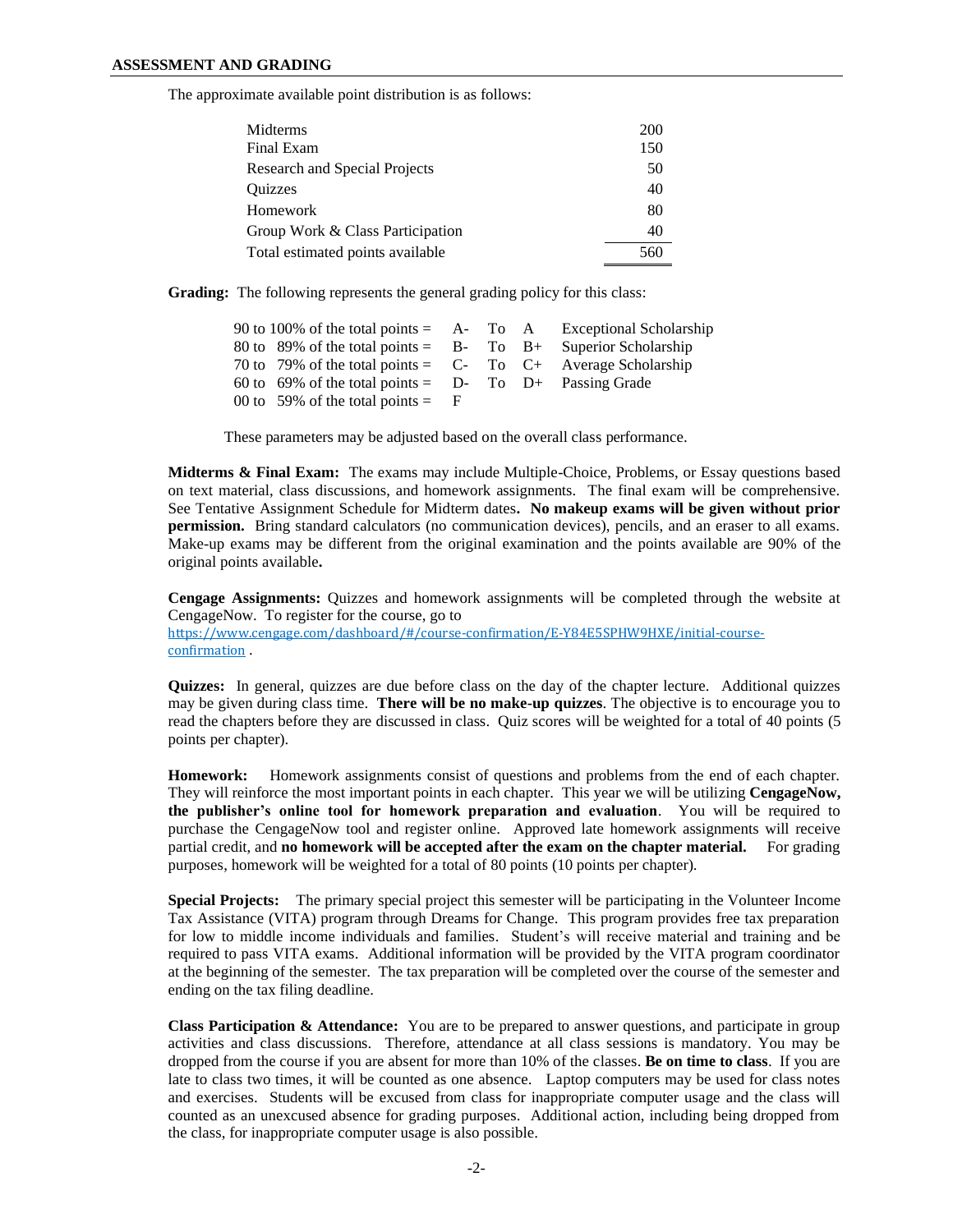**Extra Credit**: Extra Credit opportunities may be announced throughout the course. Ask if you are interested.

**Additional Learning Resources:** Text bundles purchased through the PLNU Bookstore and online at Cengage.com contain codes for accessing additional learning resources, including self-quizzes, flash cards and instructional videos on the publisher's website. The Tutorial Center is also available to students free of charge, however, tutoring opportunities for the tax accounting may be limited. Tutoring is available by appointment only, and appointments must be made at least one day in advance. Appointments may be arranged in person at the Tutorial Center, over the phone at (619) 849-2593, or via email at [TutorialServices@pointloma.edu.](mailto:TutorialServices@pointloma.edu)

#### **PLNU COPYRIGHT POLICY**

Point Loma Nazarene University, as a non-profit educational institution, is entitled by law to use materials protected by the US Copyright Act for classroom education. Any use of those materials outside the class may violate the law.

#### **PLNU ACADEMIC HONESTY POLICY**

Students should demonstrate academic honesty by doing original work and by giving appropriate credit to the ideas of others. Academic dishonesty is the act of presenting information, ideas, and/or concepts as one's own when in reality they are the results of another person's creativity and effort. A faculty member who believes a situation involving academic dishonesty has been detected may assign a failing grade for that assignment or examination, or, depending on the seriousness of the offense, for the course. Faculty should follow and students may appeal using the procedure in the university Catalog. See [Academic Policies](http://catalog.pointloma.edu/content.php?catoid=18&navoid=1278) for definitions of kinds of academic dishonesty and for further policy information.

# **PLNU ACADEMIC ACCOMMODATIONS POLICY**

PLNU is committed to providing equal opportunity for participation in all its programs, services, and activities. Students with disabilities may request course-related accommodations by contacting the Educational Access Center (EAC), located in the Bond Academic Center. [\(EAC@pointloma.edu](mailto:EAC@pointloma.edu) or 619-849-2486). Once a student's eligibility for an accommodation has been determined, the EAC will issue an academic accommodation plan ("AP") to all faculty who teach courses in which the student is enrolled each semester.

PLNU highly recommends that students speak with their professors during the first two weeks of each semester/term about the implementation of their AP in that particular course and/or if they do not wish to utilize some or all of the elements of their AP in that course.

Students who need accommodations for a disability should contact the EAC as early as possible (i.e., ideally before the beginning of the semester) to assure appropriate accommodations can be provided. It is the student's responsibility to make the first contact with the EAC.

# **PLNU ATTENDANCE AND PARTICIPATION POLICY**

Regular and punctual attendance at all **synchronous** class sessions is considered essential to optimum academic achievement. If the student is absent for more than 10 percent of class sessions (virtual or face-to-face), the faculty member will issue a written warning of de-enrollment. If the absences exceed 20 percent, the student may be deenrolled without notice until the university drop date or, after that date, receive the appropriate grade for their work and participation. In some courses, a portion of the credit hour content may be delivered **asynchronously** and attendance will be determined by submitting the assignments by the posted due dates. See Academic Policies in the Academic Catalog. If absences exceed these limits but are due to university excused health issues, an exception will be granted.

**Asynchronous Attendance/Participation Definition:** A day of attendance in asynchronous content is determined as contributing a substantive note, assignment, discussion, or submission by the posted due date. Failure to meet these standards will result in an absence for that day. Instructors will determine how many asynchronous attendance days are required each week.

#### **USE OF TECHNOLOGY**

In order to be successful in your course, you'll need to meet the minimum technology and system requirements; please refer to the *[Technology and System Requirements](https://help.pointloma.edu/TDClient/1808/Portal/KB/ArticleDet?ID=108349)* information. Additionally, students are required to have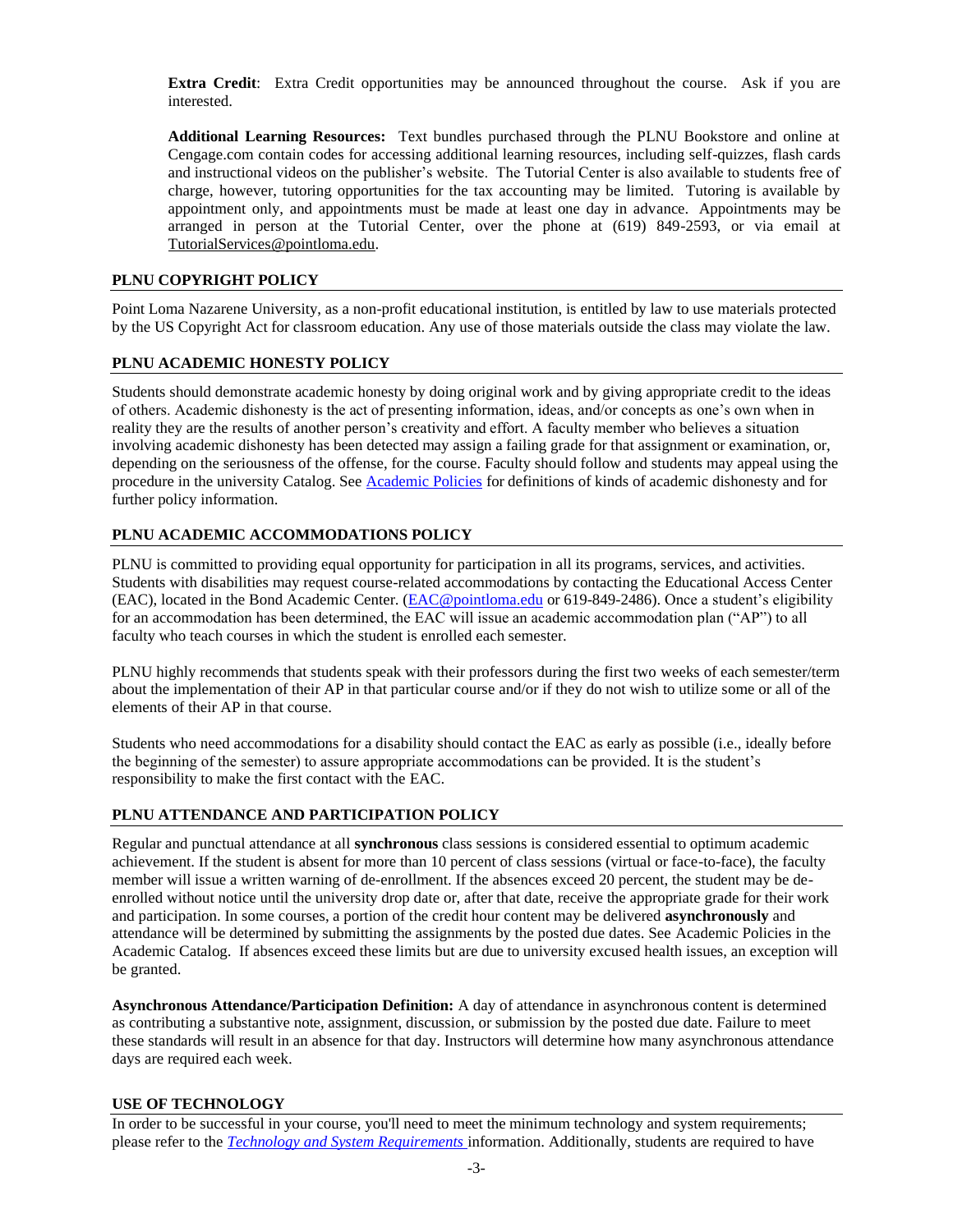headphone speakers, microphone, or webcams compatible with their computer available to use for any online or hybrid classes. Please note that any course with online proctored exams require a computer with a camera (tablets are not compatible) to complete exams online. Problems with technology do not relieve you of the responsibility of participating, turning in your assignments, or completing your class work.

# **FINAL EXAMINATION POLICY**

Successful completion of this class requires taking the final examination **on its scheduled day**. No requests for early examinations or alternative days will be approved.

# **COURSE SCHEDULE AND ASSIGNMENTS**

#### **Assignments are posted on the publisher's website as described above.**

| Week           | <b>Date</b>              | <b>Chapter</b> | <b>Topic</b>                                                                          | <b>Assignments</b>                                     |
|----------------|--------------------------|----------------|---------------------------------------------------------------------------------------|--------------------------------------------------------|
| $\mathbf{1}$   | Tues $-1/11$<br>Wed 1/12 | 2              | Working with the Tax Lax                                                              | Cengage                                                |
| $\overline{2}$ | $Mon - 1/17$<br>Wed      | 15             | <b>MLK Holiday</b><br><b>Taxing Business Income</b>                                   | Tax Research presentation -<br>Ben Williams (BDO)      |
| 3              | $Mon - 1/24$<br>Wed      | 27             | Federal Gift and Estate Taxes                                                         | VITA presentation -<br>Naomi Roter                     |
| $\overline{4}$ | $Mon - 1/31$<br>Wed      | 27             | <b>Federal Gift and Estate Taxes</b>                                                  | Cengage<br><b>VITA</b>                                 |
| 5              | $Mon - 2/7$<br>Wed       | Exam 1<br>17   | <b>Chapters 2, 15, 27</b><br>Corporations: Introduction and Operating Rules           | Cengage<br><b>VITA</b>                                 |
| 6              | $Mon - 2/14$<br>Wed      | 17             | Corporations: Introduction and Operating Rules                                        | Cengage<br><b>VITA</b>                                 |
| $\tau$         | $Mon - 2/21$<br>Wed      | 18             | Corporations: Organization and Capital Structure                                      | Cengage<br><b>VITA</b>                                 |
| 8              | $Mon - 2/28$<br>Wed      | 19             | Corporations: Distributions Not in Complete<br>Liquidation                            | Cengage<br><b>VITA</b>                                 |
| i.             | $3/7 - 3/11$             |                | <b>Spring Break</b>                                                                   | Cengage<br><b>VITA</b>                                 |
| 9              | $Mon - 3/14$<br>Wed      | 20             | Corporations: Complete Liquidation and Mergers                                        | Cengage<br><b>VITA</b>                                 |
| 10             | $Mon - 3/21$<br>Wed      | Exam 2<br>21   | <b>Chapters 17, 18, 19, 20</b><br>Partnerships                                        | Cengage<br><b>VITA</b>                                 |
| 11             | $Mon - 3/28$<br>Wed      | 21             | Partnerships (continued)                                                              | Cengage<br><b>VITA</b>                                 |
| 12             | $Mon - 4/4$<br>Wed       | 22             | S Corporations                                                                        | Cengage<br><b>VITA</b>                                 |
| 13             | $Mon - 4/11$<br>Wed      |                | <b>Rogers Presentation</b><br><b>Becker Presentation</b><br><b>Wiley Presentation</b> | Cengage<br><b>VITA</b>                                 |
| 14             | $Mon - 4/18$<br>Wed      | 23             | <b>Easter Break</b><br><b>Exempt Entities</b>                                         | Cengage<br><b>VITA</b><br><b>Student Presentations</b> |
| 15             | $Mon - 4/25$<br>Wed      | 24/26          | Multistate Corporate Taxation<br>Tax Practice and Ethics                              | Cengage<br><b>VITA</b><br><b>Student Presentations</b> |
|                | Wed $-5/4$               | Final          | 1:30 PM<br>Comprehensive                                                              |                                                        |

**To learn this material:** Focus your study efforts on understanding the material. Try not to simply memorize. Expect to spend **2-3 hours** in study and homework for each 1 hour of class time. Additional time may be required to prepare for exams. Read each chapter before it is discussed in class and note questions for discussion. The most